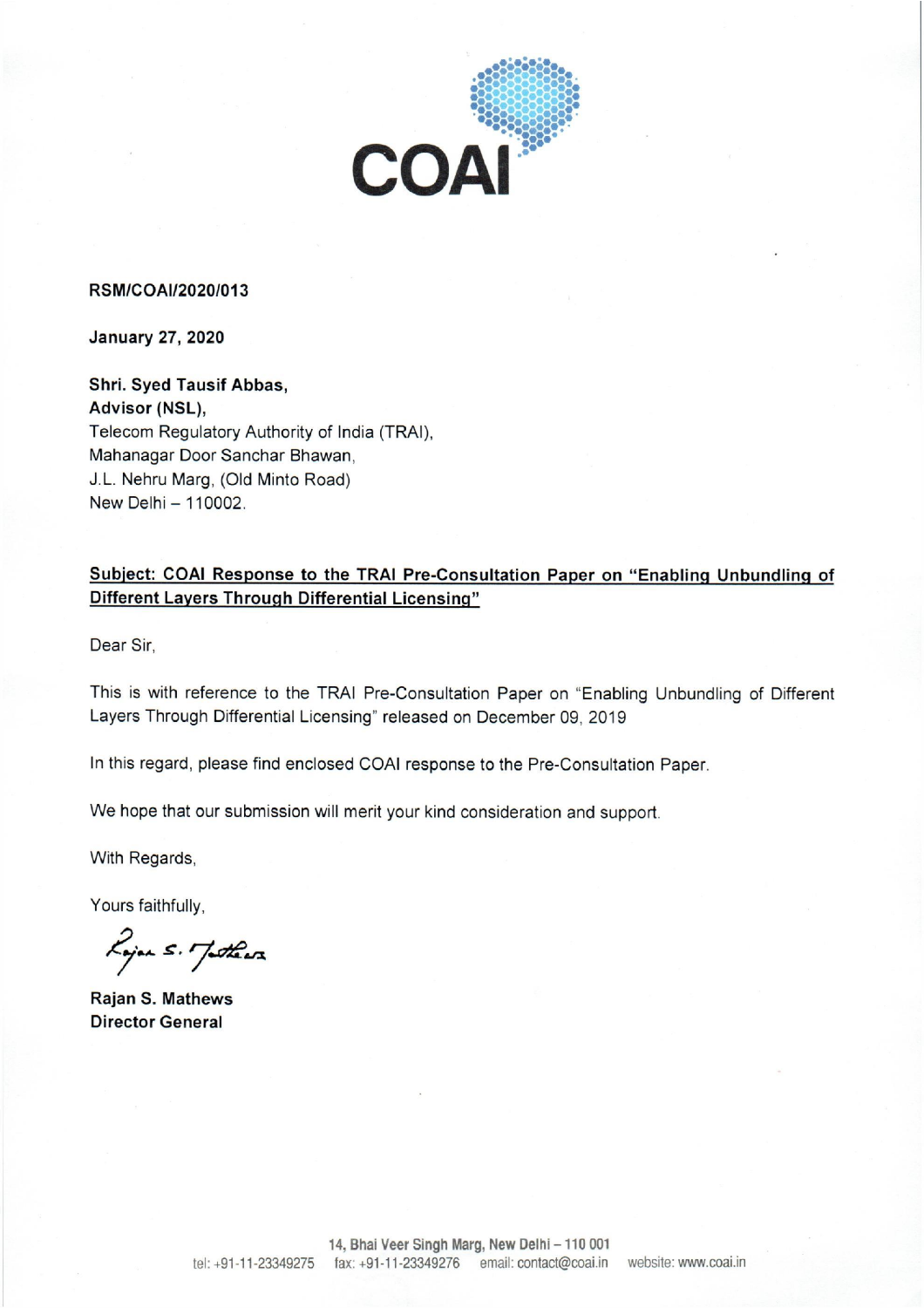

#### **Response to the TRAI Pre-Consultation Paper on Enabling Unbundling of Different Layers Through Differential Licensing released on December 09, 2019**

At the outset, COAI welcomes the opportunity to comment on the TRAI Pre-Consultation Paper on Enabling Unbundling of Different Layers Through Differential Licensing.

Regulatory predictability and certainty is the founding ground for instilling confidence in the players in the sector who have made huge investments in building the telecom infrastructure. With technological developments, it is possible to provide telecom services through a myriad of technologies. For example, Internet service can be provided through fixed-line and cellular networks. Therefore, the policy should aim that all the players/operators who are providing telecom services enjoy a level playing field.

## **The Present Scope of Licensing framework is as follows:**

- 1. Licensing framework is established under Section 4 of the Indian Telegraph Act
- 2. License is for establishing, operating & maintaining of Telegraph message /signals sent on telegraph
- 3. Section 4 –ITA (Indian Telegraph ACT) further details as follows

## **Licensing pursuant to ITA**

| <b>Types of Messages</b> | Who can        | License  | Security     | Data       | Revenue      |
|--------------------------|----------------|----------|--------------|------------|--------------|
|                          | send/transmit? | Required | Obligation   | Privacy    | Share        |
|                          |                | (Y/N)    |              | Obligation | Obligation   |
| $V^{\rm{Oice}}$ –        | Licensee       | Υ        | $\checkmark$ | Υ          | v            |
| PSTN/PLMN/Packet         |                |          |              |            |              |
| Data - All kinds of Data | Licensee       | ν        | $\checkmark$ | ٧          | $\checkmark$ |
| Packets (including       |                |          |              |            |              |
| video)                   |                |          |              |            |              |
| <b>SMS</b>               | Licensee       | v        |              | ∨          | $\check{ }$  |
|                          |                |          |              |            |              |

Considering the above our submission to the question-wise response is as follows: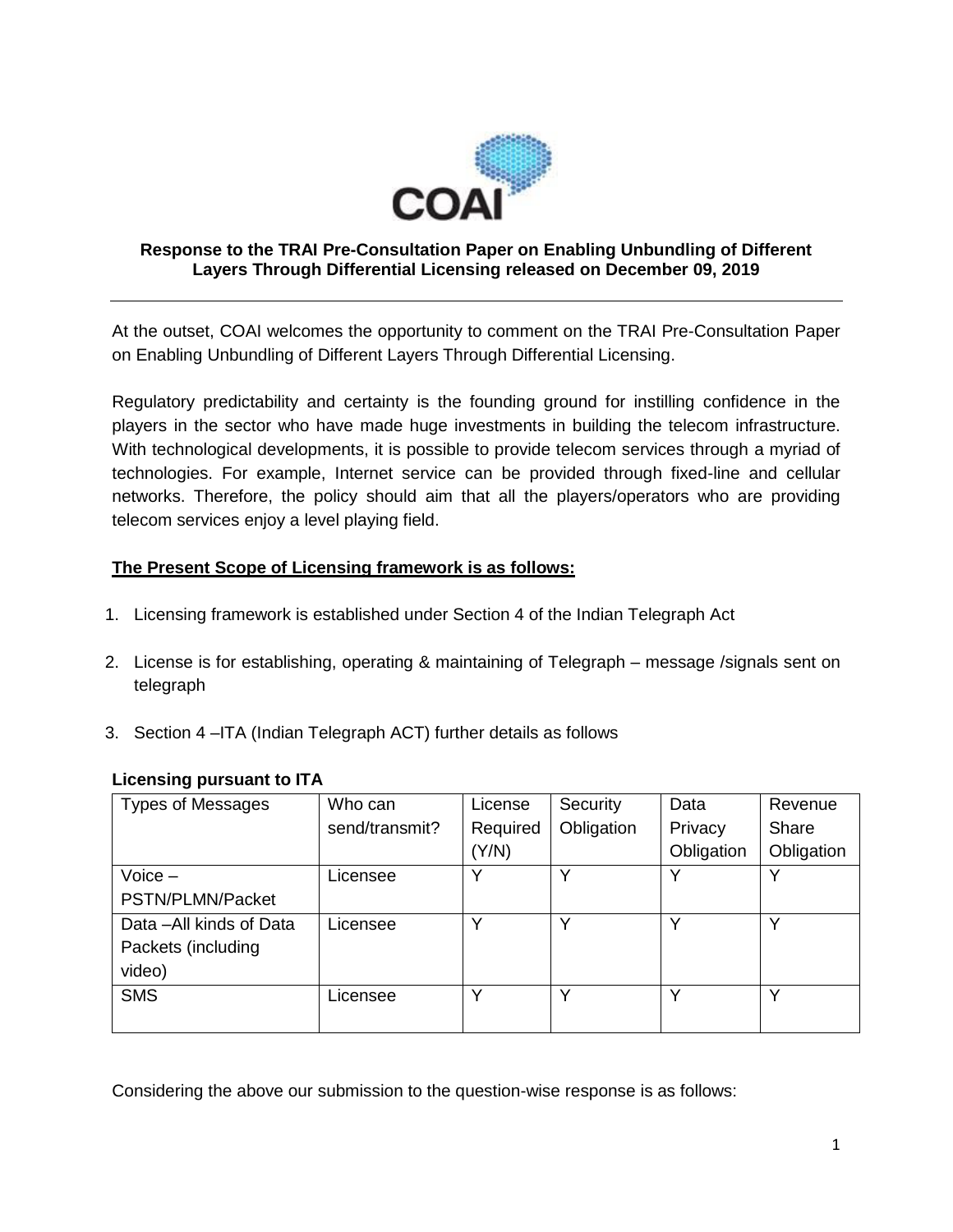#### **Issue -Wise Response:**

Q1. In your view, what could be the possible benefits and anticipated problems in having an unbundled licensing regime? Kindly suggest the measures that can be taken to overcome the anticipated problems (if any).

## **COAI Response:**

The following should be the objectives of any licensing framework

- 1. Simplicity:
	- a. Clear enunciation of the framework under the new policy, including what is permitted / not permitted;
	- b. Provide time-bound, web-based & single-window application & approval process; least scope of discretion
	- c. Simple license + some general conditions publicly notified
	- d. Remove archaic processes /approval requirements like import license / SACFA ease of doing business
- 2. Consistency & Transparency:
	- a. Regulatory Impact Analysis-pre-requirement for any change or recommendation of any change
	- b. Public disclosures about spectrum holdings / availability
	- c. Accountability of regulator for decisions/ recommendations
- 3. Future-Fit:
	- a. Encompasses all communication services
	- b. Technology neutral services / spectrum approach
	- c. Encourages innovation
	- d. Encourages investments
	- e. One India One License as an option
	- f. Commitment to address legacy issues appropriate migration schemes
	- g. Accept that on EMF, India should not be over-conservative- follow international standards like ICNIRP
- 4. We submit that a 'differential' licensing regime for different layers amounts to moving away from the principles of unified licensing and convergence. Thus, the same needs to be examined carefully before taking any step in that direction.
- 5. We believe that the Policy should focus on simplifying the Licensing conditions on the lines of harmonized and equal policies for the competing technologies.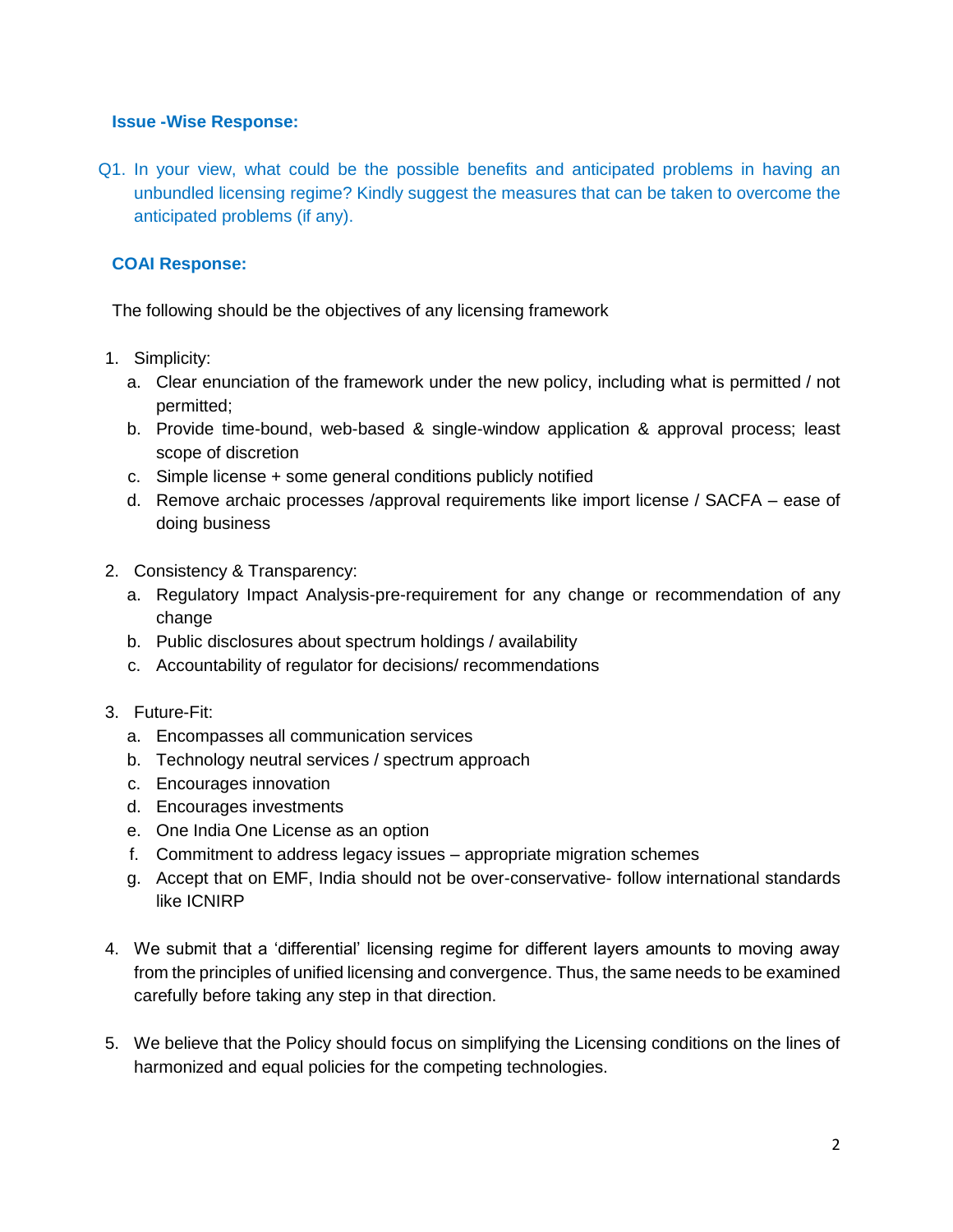- 6. We also, submit that the licensing regime should be uniform with the same services being subject to the same rules.
- 7. Further, we believe that there is no requirement of unbundling various layers of the license as the current licensing regime supports the layered approach w.r.t Infrastructure, Service and Applications for e.g.:
	- a. **Infrastructure:** IP1 are already allowed to own the Passive Infrastructure and also the active Infrastructure on behalf of TSPs. IP1 are providing these services under a Registration.
	- b. **Service:** As highlighted in the consultation paper, VNO has a separate authorization to provide the telecom services, on the network of the TSPs.
	- c. **Application:** Various Applications services are currently being provided on the TSPs network, such as Cloud services, OTT etc, which do not require any license.
- 8. We believe that the objective of introducing different licensing layers is to promote building common telecom network/infrastructure and making more efficient utilization of telecom network/infrastructure. This objective can be achieved by providing appropriate Policy and Financial stimulus to the existing TSPs i.e.

# a. **By Allowing Pass-through for any consideration paid by one TSP to another for active infrastructure sharing**

- i. All the TSPs are allowed to share the active infrastructure, however, the payment made by one TSP to another TSP is not allowed as a pass-through, to calculate the Adjusted Gross Revenue (AGR), to determine the amount of License Fee (L.F) and Spectrum Usage Charges (SUC).
- ii. Thus, to facilitate the sharing of the active infrastructure elements, the Government should immediately allow the pass-through for any consideration paid by one TSP to another for active infrastructure sharing.
- iii. Further, irrespective of the issue of the active Infrastructure sharing, the regime of passthrough charges for admissibility of deductions from Gross Revenue for the levy of LF & SUC be reviewed and all kind of payments (either fixed or variable) made for any telecom input resource by one TSP (Licensee) to another TSP (Licensee) should be allowed as a deduction to the former.
- iv. **We believe that if pass-through is allowed for these payments made for the sharing of active infrastructure between the TSPs, the same will facilitate the active infrastructure sharing and no additional change in the licensing regime is required.**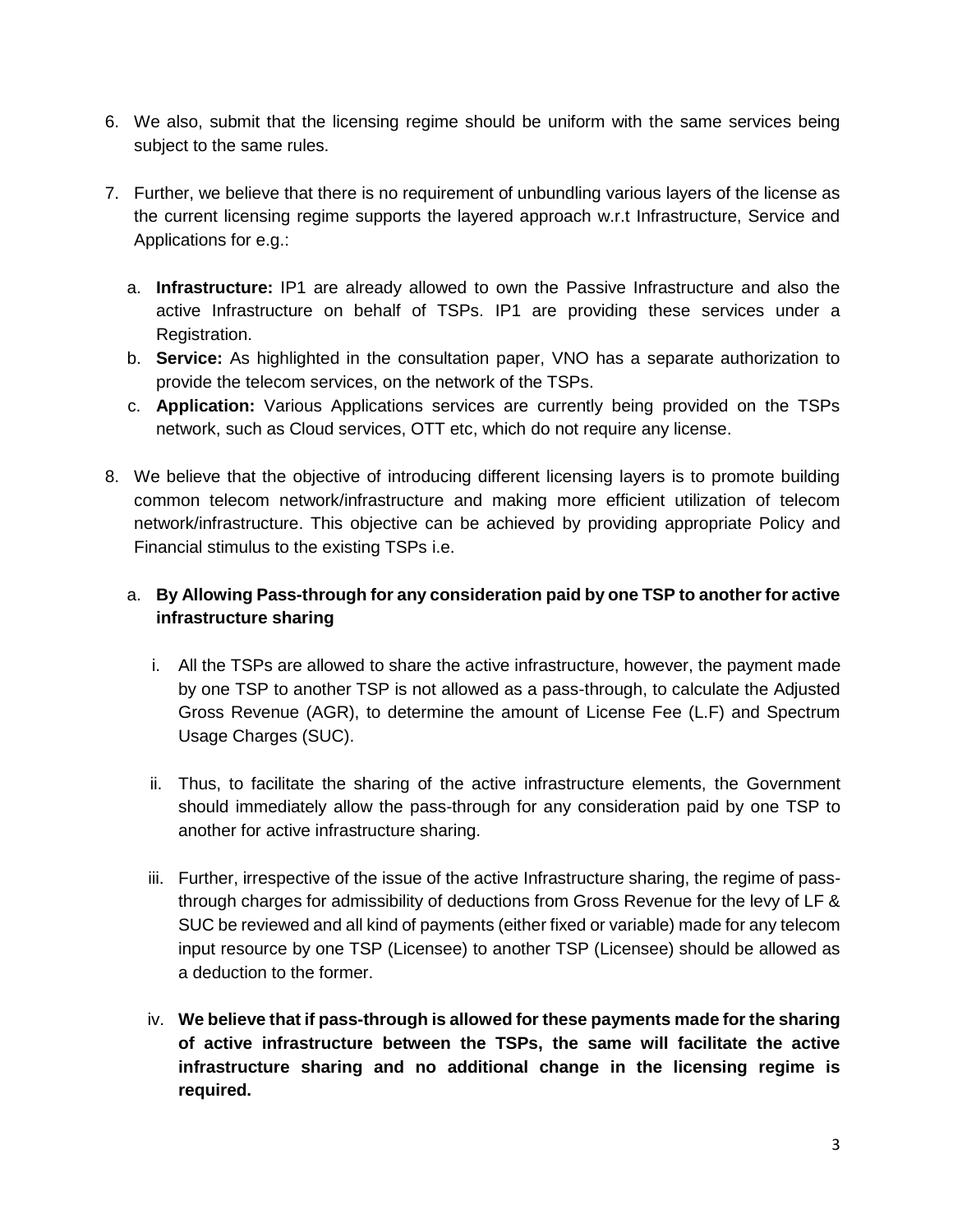## b. **By Allowing sharing of Core network elements:**

- i. Currently active Infrastructure sharing is allowed to TSPs for only antenna, feeder cable, Node B and transmission systems.
- ii. The policy on infrastructure sharing should be further liberalized to allow sharing of core infrastructure such as MSC, HLR, IN etc. among licensees having UL (Access Authorization).
- iii. Sharing of core network elements such as MSC, HLR, IN etc. among the TSPs will reduce cost for the TSPs and facilitate faster roll -out.
- 9. Notwithstanding the above, we believe that OTT Communications players provide similar service as TSPs and hence there is a need to formulate a Legal, Licensing and Regulatory framework for ensuring that all OTT Communication service providers comply with requirements of National Security, Data Security, Privacy and Confidentiality of user information, support in disaster management and emergency call services and other issues of national and consumer interest.We acknowledge that TRAI has already completed a Consultation on this issue and will be soon coming out with its Recommendations.
- Q2. In case it is decided to unbundle the different layers of licensing,
	- (a)what should be the different layers and their scope? What changes would be required in licensing regime to enable such a framework?
	- (b)Should there be a new regime of licensing on which the existing licensees should migrate within a specified time frame or there should be a parallel incentivized licensing regime for unbundled layers of license?

## **COAI Response:**

- 1. As highlighted in the preamble, we do not support 'differential' licensing regime which leads to unbundling of the different layers of licensing.
- Q3. In case you are of the opinion that there is no need of unbundling of different layers of the license, what changes should be made in the existing licensing regime to
	- (i) promote sharing to increase utilization of the existing resources, and
	- (ii) catalyse investments and innovation in Digital Communications sector